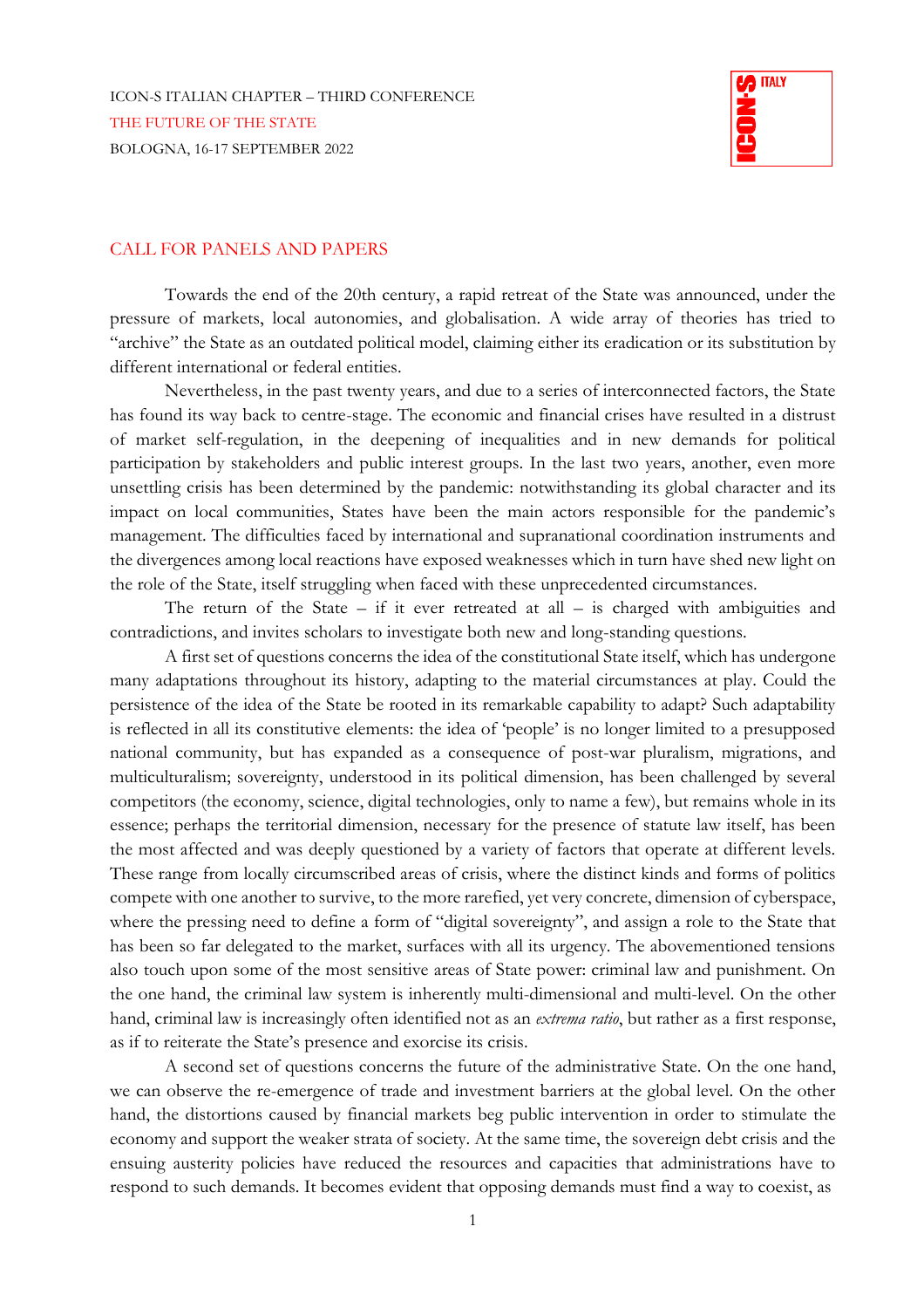## ICON-S ITALIAN CHAPTER – THIRD CONFERENCE THE FUTURE OF THE STATE BOLOGNA, 16-17 SEPTEMBER 2022



claims for *more and less* State are advanced at one and the same time. Governments worldwide thus undertake continuous efforts to engage with ambitious political reforms. The aspiration is that of building a more efficient State, capable of maximising the available resources and of ensuring the fulfilment of new and old collective needs, even through the use of artificial intelligence. Internal fragmentation (into agencies, authorities, foundations, and the like) raises difficult coordination problems and questions the uniformity of public rules.

A third perspective looks at the State from an international and European standpoint. While having long reached beyond traditional international law paradigms, current integration and cooperation mechanisms need to be carefully analysed, also as a consequence of the emergence of sovereignism. In the EU, internal and external pressures have contributed to the weakening of crucial institutions and policies (e.g. citizenship and migration policies), questioning its value-system and, therefore, the foundations of the European integration project itself. Then again, some of the measures that the EU implemented to face the pandemic's consequences (more notably, the *Next Generation EU)* seem to indicate a change in pace aimed more generally at laying down, once more, the foundations of the integration process. The international level, on the other hand, is witnessing a crisis of multilateralism, withdrawals from international organisations, and attempts at obstructing international cooperation.

The pandemic represents a testing ground for all such themes, and it underscores the need for dialogue about the management of essential resources such as space internet. The emergency scenario has put to test the foundations of the whole institutional design system, shedding light on its nature, scope, and limitations. The entire system of public power (sources of law, administrative intervention, prevention through criminal law) has been, and to a certain extent still is, under a pressure until now unknown in times of peace. All the perspectives mentioned above can therefore be analysed through the prism of emergency.

At the time of writing, uncertainty concerning the epidemiological developments over the next months still remains. Whereas the fourth wave of contagion seems to be losing its strength in Europe, in some countries lockdowns still cast their shadow upon the population, in other great emphasis is being placed on vaccination campaigns, while other struggle to find the international support they need to fight the pandemic. Nevertheless, in extending this invite at the present moment, we hope that we will be able to enjoy the recently, and not yet entirely, regained physical and intellectual conditions needed to reflect on the current developments and their implications on the institutional and societal level.

## Submission process:

Bearing this in mind, the third annual conference of the [Italian chapter](https://www.icon-society.org/chapters/italy/) of the International [Society of Public Law,](http://www.icon-society.org/) that will take place in Bologna on September  $16-17<sup>th</sup>$ , 2022, have the aim of encouraging a collective, interdisciplinary and intergenerational reflection on the abovementioned themes, in the spirit of ICON-S. Researchers in all career stages, from all areas of law, sociology, political science, institutional history, economics, and computer science are invited to participate by submitting a speech or panel proposal (3 to 6 panelists). Proposals, also in English, can be submitted through the conference website, [www.icons-italia.it,](https://www.icons-italia.it/) by June 1<sup>st</sup>, 2022. Panel descriptions should not